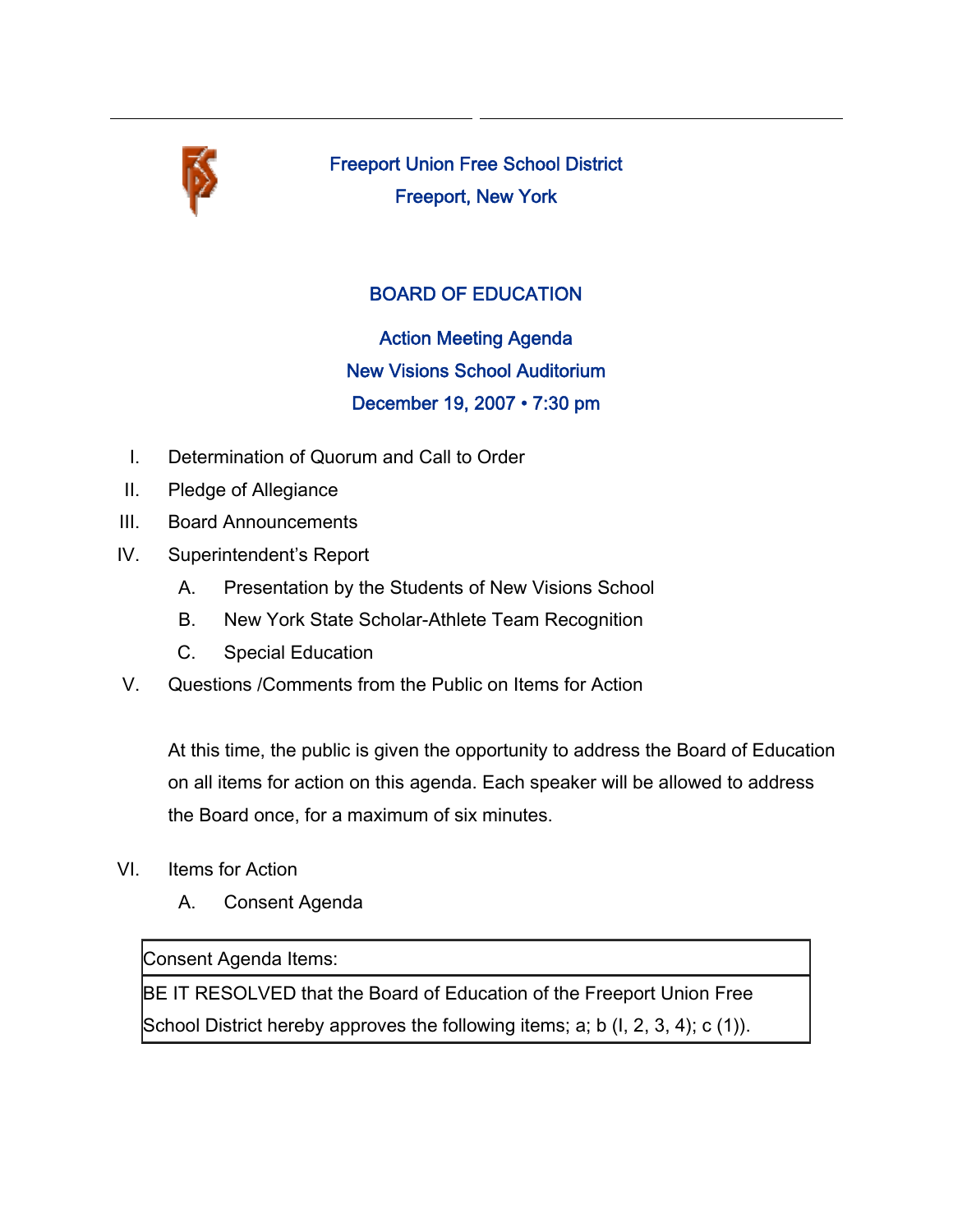B. Consent - Approve

Acceptance of the Minutes:

November 2, 2007; November 14, 2007; November 15, 2007; November 28, 2007

C. Consent - Approve

Personnel Action

- 2. Request for Leave of Absence
- 3. Change of Status
- 4. Resignation of Staff
- 5. Appointment of Staff
- D. Consent Approve

**Education** 

4. Acceptance of the Minutes from the Committees on Special Education and Preschool Special Education

September 21, 2007; October 18, 2007; November 15, 2007; November 26, 2007; November 27, 2007; November 28, 2007; November 29, 2007; December 4, 2007; December 6, 2007; December 12, 2007.

## VIII. Other Items for Action

- D. Personnel
	- 1. Retirement of Staff
	- 2. Granting of Tenure